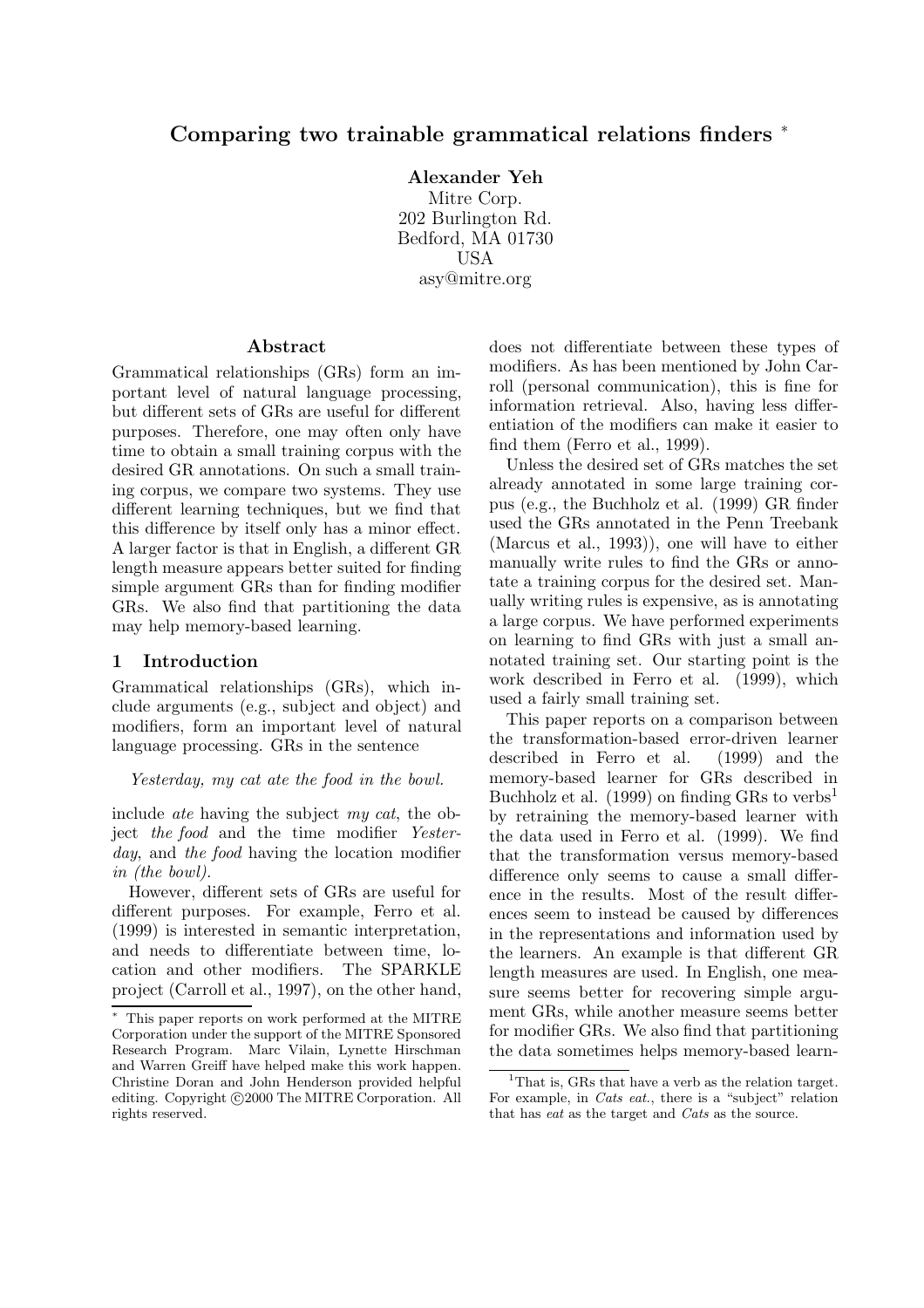ing.

### **2 Differences Between the Two Systems**

Ferro et al. (1999) and Buchholz et al. (1999) both describe learning systems to find GRs. The former (TR) uses transformation-based error-driven learning (Brill and Resnik, 1994) and the latter (MB) uses memory-based learning (Daelemans et al., 1999).

In addition, there are other differences. The TR system includes several types of information not used in the MB system (some because memory-based systems have a harder time handling set-valued attributes): possible syntactic (Comlex) and semantic (Wordnet) classes of a chunk headword, the stem(s) and named-entity category (e.g., person, location), if any, of a chunk headword, lexemes in a chunk besides the headword, pp-attachment estimate and certain verb chunk properties (e.g., passive, infinitive).

Some lexemes (e.g., coordinating conjunctions and punctuation) are usually outside of any chunk. The TR system will store these in an attribute of the nearest chunk to the left and to the right of such a lexeme. The MB system represents such lexemes as if they are one word chunks. The MB system cannot use the TR system method of storage because memorybased systems have difficulties with set-valued attributes (value is 0 or more lexemes).

The MB system (and not the TR system) also examines the number of commas and verb chunks crossed by a potential GR.

The space of possible GRs searched by the two systems is slightly different. The TR system searches for GRs of length three chunks or less. The MB system searches for GRs which cross at most either zero (target to the source's left) or one (to the right) verb chunks.

Also, slightly different are the chunks examined relative to a potential GR. Both systems will examine the target and source chunks, plus the source's immediate neighboring chunks. The MB system also examines the source's second neighbor to the left. The TR system instead also examines the target's immediate neighbors and all the chunks between the source and target.

The TR system has more data partitioning than the MB system. With the TR system, possible GRs that have a different source chunk type (e.g., noun versus verb), or a different relationship type (e.g., subject versus object) or direction or length (in chunks) are always considered separately and will be affected by different rules. The MB system will note such differences, but may decide to ignore some or all of them.

## **3 Comparing the Two Systems**

## **3.1 Experiment Set-Up**

One cannot directly compare the two systems from the descriptions given in Ferro et al. (1999) and Buchholz et al. (1999), as the results in the descriptions were based on different data sets and on different assumptions of what is known and what needs to be found.

Here we test how well the systems perform using the same small annotated training set, the 3299 words of elementary school reading comprehension test bodies used in Ferro et al.  $(1999).<sup>2</sup>$  We are mainly interested in comparing the parts of the system that takes in syntax (noun, verb, etc.) chunks (also known as groups) and finds the GRs between those chunks. So for the experiment, we used the general TiMBL system (Daelemans et al., 1999) to just reconstruct the part of the MB system that takes in chunks and finds GRs. The input to both this reconstructed part and the TR system is data that has been manually annotated for syntax chunks and GRs, along with automatic lexeme and sentence segmentation and part-ofspeech tagging. In addition, the TR system has manual named-entity annotation, and automatic estimations for verb properties and preposition and subordinate conjunction attachments (Ferro et al., 1999). Because the MB system was originally designed to handle GRs attached to verbs (and not noun to noun GRs, etc.), we ran the reconstructed part to only find GRs to verbs, and ignored other types of GRs when comparing the reconstructed part with the TR system. The test set is the 1151 word test set used in Ferro et al. (1999). Only GRs to verbs were examined, so the effective training set GR count fell from 1963 to 1298 and test set GR

 $2$ Note that if we had been trying to compare the two systems on a large annotated training set, the MB system would do better by default just because the TR system would take too long to process a large training set.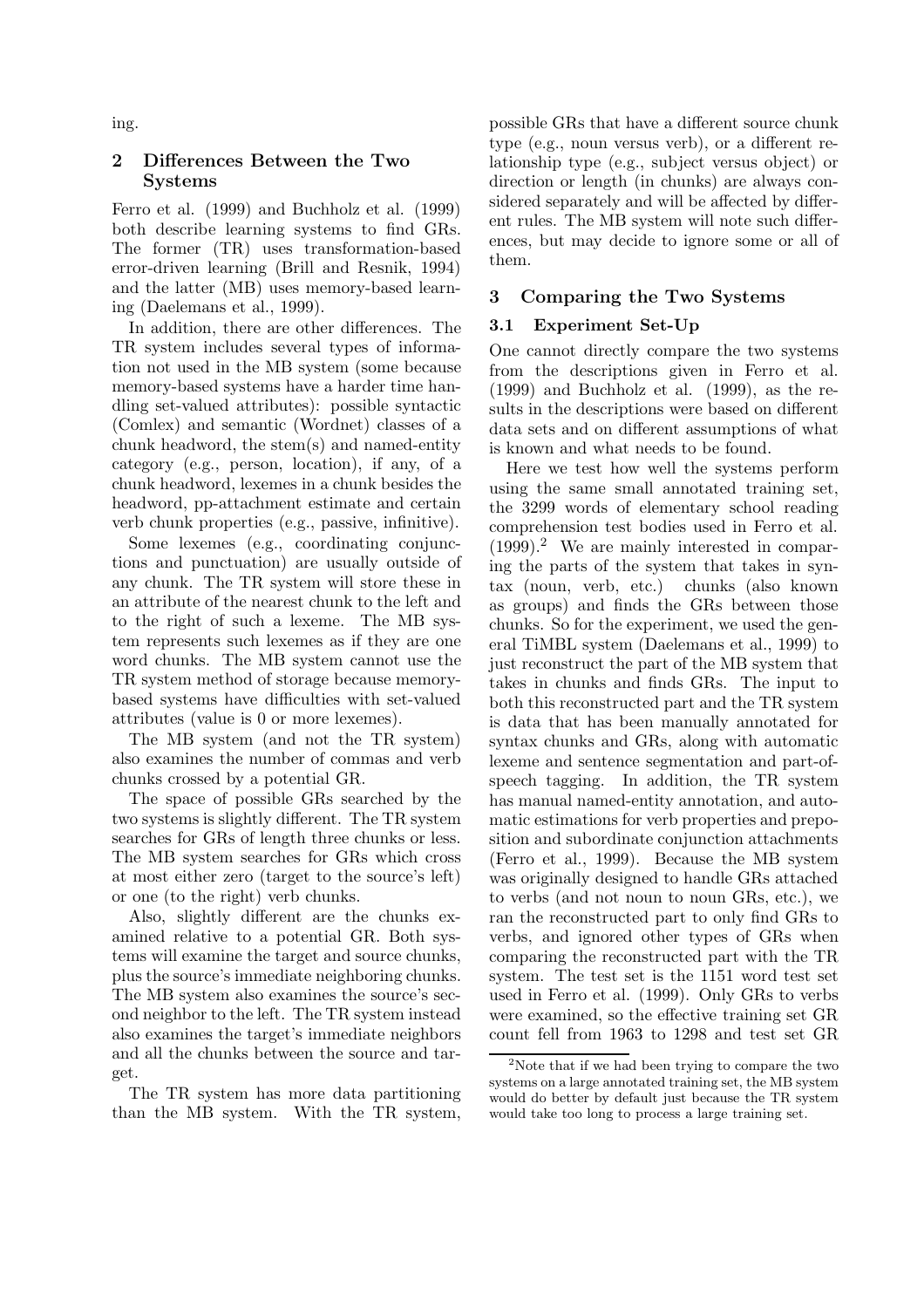count from 748 to 500.

#### **3.2 Initial Results**

In looking at the test set results, it is useful to divide up the GRs into the following sub-types:

- 1. Simple arguments: subject, object, indirect object, copula subject and object, expletive subject (e.g., *"It"* in *"It rained today."*).
- 2. Modifiers: time, location and other modifiers.
- 3. Not so simple arguments: arguments that syntactically resemble modifiers. These are location objects, and also subjects, objects and indirect objects that are attached via a preposition.

Neither system produces a spurious response for type 3 GRs, but neither system recalls many of the test keys either. The reconstructed MB system recalls 6 of the 27 test key instances  $(22\%)$ , the TR system recalls 7  $(26\%)$ . A possible explanation for these low performances is the lack of training data. Only 58 (3%) of the training data GR instances are of this type.

The type 2 GRs are another story. There are 103 instances of such GRs in the test set key. The results are

| Type 2 GRs |           |                  |         |  |  |
|------------|-----------|------------------|---------|--|--|
| System     |           | Recall Precision | F-score |  |  |
| MВ         | $46\%$    |                  |         |  |  |
|            | 25 (24\%) |                  | 35%     |  |  |

Recall is the number (and percentage) of the keys that are recalled. Precision is the number of correctly recalled keys divided by the number of GRs the system claims to exist. F-score is the harmonic mean of recall  $(r)$  and precision  $(p)$ percentages. It equals  $2pr/(p+r)$ . Here, the differences in  $r$ ,  $p$  and  $F$ -score are all statistically significant.<sup>3</sup> The MB system performs better as measured by the F-score. But a trade-off is involved. The MB system has both a higher recall and a lower precision.

The bulk  $(370 \text{ or } 74\%)$  of the 500 GR key instances in the test set are of type 1 and most

of these are either subjects or objects. With type 1 GRs, the results are

| Type 1 GRs |            |           |         |  |  |
|------------|------------|-----------|---------|--|--|
| System     | Recall     | Precision | F-score |  |  |
| MВ         | 231 (62\%) | 66%       |         |  |  |
| ĽК         |            |           |         |  |  |

With these GRs, the TR system performs considerably better both in terms of recall and precision. The differences in all three scores are statistically significant.

Because 74% of the GR test key instances are of type 1, where the TR system performs better, this system performs better when looking at the results for all the test GRs combined. Again, all three score differences are statistically significant:

| Combined Results |              |                              |     |  |  |
|------------------|--------------|------------------------------|-----|--|--|
| System           |              | Recall   Precision   F-score |     |  |  |
| MВ               | 284 (57\%)   | 63%                          | 60% |  |  |
| TR.              | 316 $(63\%)$ |                              | 71% |  |  |

Later, we tried some extensions of the reconstructed MB system to try to improve its overall result. We could improve the overall result by a combination of using the *IB1* search algorithm (instead of *IGTREE*) in TiMBL, restricting the potential GRs to those that crossed no verb chunks, adding estimates on preposition and complement attachments (as was done in TR) and adding information on verb chunks about being passive, an infinitive or an unconjugated present participle. The overall F-score rose to 65% (63% recall, 67% precision). This is an improvement, but the TR system is still better. The differences between these scores and the other MB and TR combined scores are statistically significant.

## **3.3 Exploring the Result Differences 3.3.1 Type 2 GRs: modifiers**

The reconstructed MB system performs better at type 2 GRs. How can we account for this result difference?

Letting the TR system find longer GRs (beyond 3 chunks in length) does not help much. It only finds one more type 2 GR in the test set (adds  $1\%$  to recall and  $1\%$  or less to precision).

Rerunning the TR system rule learning with an information organization closer to the MB system produces the same 47% F-score as the

<sup>3</sup>When comparing differences in this paper, the statistical significance of the higher score being better than the lower score is tested with a one-sided test. Differences deemed statistically significant are significant at the 5% level. Differences deemed non-statistically significant are not significant at the 10% level.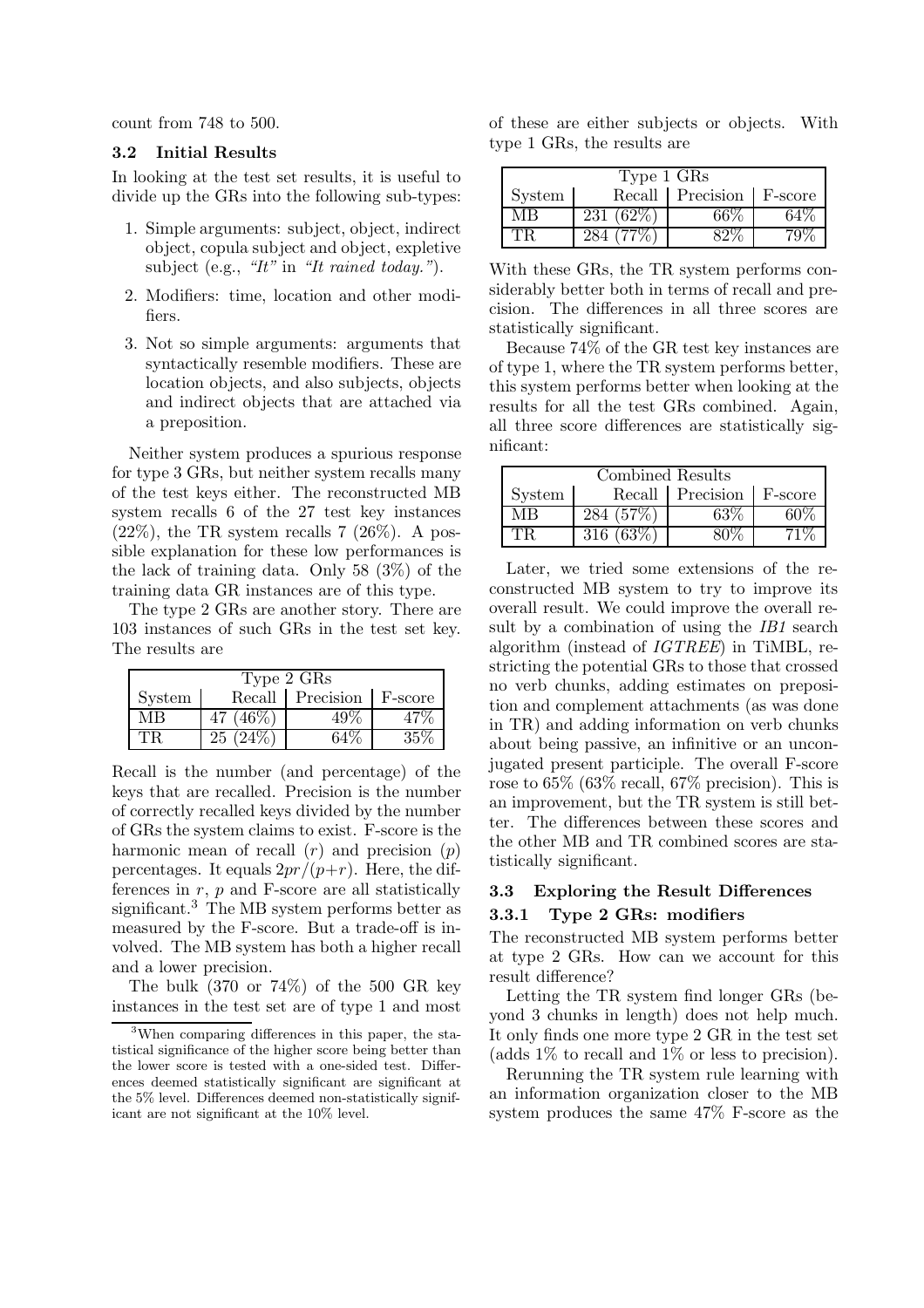MB system (recall is lower, but precision is higher). Specifically, we got this result when the TR system was rerun with no information on pp-attachments, verb chunk properties (e.g., passive, infinitive), named-entity labels or headword stems. Also, the TR system now examines the chunks examined by the original MB system: target, source and source's neighbors. In addition, instead of 6 absolute length categories (target is 3 chunks to the left, 2 chunks, 1 chunk, and similarly for the right), the GRs considered now just fall into and are partitioned into 3 relative categories: target is the first verb chunk to the left, similarly to the right and target is the second verb chunk to the right. The MB system can distinguish between these same relative categories.

Redoing this TR system rerun *without* chunk headword syntactic or semantic classes produces a 46% F-score. If in addition, the ppattachment, verb chunk property, named-entity label and headword stem information are added back in, the F-score actually drops to 43%. The differences between these 47%, 46% and 43% rerun scores are not statistically significant.

So with type 2 GRs, MB system's better performance seems to be mainly due its ability to differentiate the potential GRs by the feature of the number of verb chunks crossed by a GR. In particular, making this and a few other changes to the TR system increases its F-score to the MB system's F-score, and the other changes (removing certain information) does not have a significant effect. So using the right features can make a large difference.

For these type 2 GRs (modifiers) in English, it does seem that the number of verb chunks crossed is a better way to group possible modifiers than the absolute chunk length. An example is comparing *I fly on Tuesday.* and *I fly home from here on Tuesday.* In both sentences, *on Tuesday* is a time modifier of *fly* and *on* crosses no verbs to reach *fly* (*on* attaches to the first verb to its left). But in the first sentence *on* is next to *fly*, while in the second sentence, there are three chunks separating *on* and *fly*.

## **3.3.2 Type 1 GRs: simple arguments**

For type 1 GRs, the TR system performs better. How can we account for this?

Much of the extra information the TR system

examines (compared to the MB system) does not seem to have much of an effect. When the TR system was rerun with no information on headword syntactic or semantic classes, namedentity labels or headword stems, the F-score increased from 79% to 80%. Another rerun that in addition had no information on pp-attachment estimates or any of the non-headwords in the chunks also had an F-score of 80%. A third rerun that furthermore had no information on verb chunk properties (e.g., passive, infinitive) had an F-score of 78%. In this set of F-scores, only the differences between the 80% scores and the 78% score are statistically significant.

Some MB system reruns showed factors that seemed to matter more. In the first rerun, we partitioned the data by potential GR source chunk type (e.g, noun versus verb) and ran a separate memory-based training and test for each partition. The combined F-score increased from 64% to 69%. Afterwards, we made a rerun that resembled the TR system run with the 78% F-score (except that memory-based learning was used): only GRs of length 3 chunks or less were considered, the data was partitioned (in addition to source chunk type) by GR length and direction (e.g., target is two chunks to the left) and also by relation type (separate runs for each type), the comma and verb chunk crossing counts were not considered, and the chunks normally examined by the TR system were examined. This further increased the F-score to 75%. In this set of F-scores, all the differences are statistically significant and all the F-scores in this set are statistically significantly different from the TR system runs with the 78% and 79% F-scores.

From the statistically significant score differences, it seems that partitioning data by potential GR source chunk type helps (increase from  $64\%$  to  $69\%$ ), as does the rest of the partitioning performed and making some slight changes in what is examined (increase to 75%), using transformation-based learning instead of memory-based learning (increase to 78%) and using verb chunk property information (increase to 80%).

In the original MB system run, the source chunk type and the potential GR length and direction were already determined by the memory-based learner to be the most important